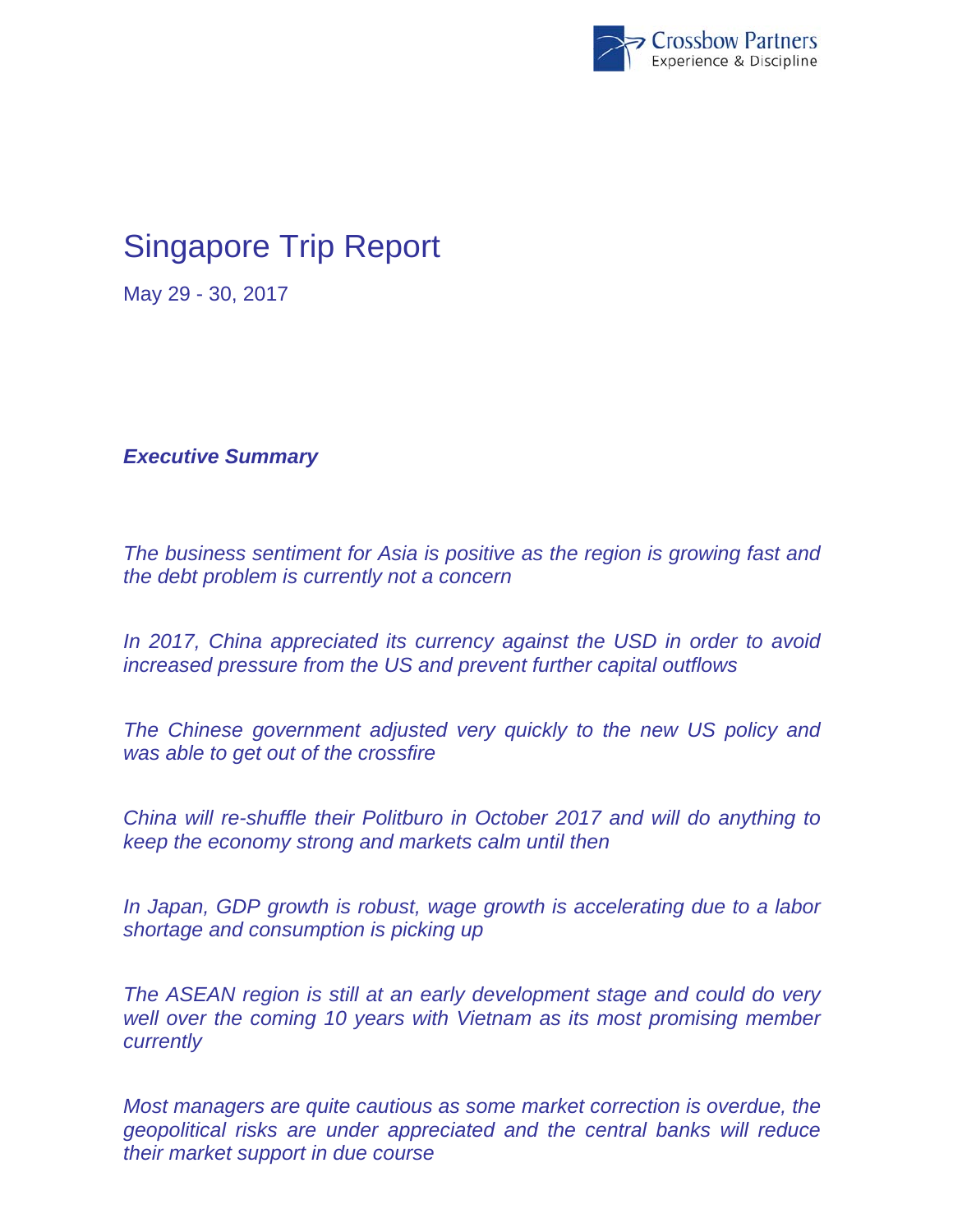

## **Chinese Stock Market Developments**

On June 21<sup>st</sup>, MSCI announced the landmark decision to add 222 China A-share stocks to the MSCI EM Index on a gradual basis beginning in 2018, all of which are accessible via the Shanghai and Shenzhen - Hong Kong Stock Connect programs. This initial addition will account for 0.73% of the MSCI EM Index and helps pave the way for a substantial inclusion of the A-Shares in the Index over the mid to long-term that will force investors to re-evaluate their view and allocation to the world's second largest economy.

Snapshot of MSCI EM Index:

- Index funds and ETFs have over USD2 trillion benchmarked against the MSCI EM Index with Hong Kong stocks currently accounting for around 26% in the Index.
- If a full inclusion of China's A-shares were realised then Hong Kong and China combined would account for more than 45% of the Index.

What the A-share inclusion means:

- An initial USD 12-14 bn of assets is expected to flow into the MSCI EM Index with the inclusion.
- Whilst this first inclusion is small, it holds significant relevance as A-Shares could increase as a constituent to account for over 18% (or over USD 300 bn) of the Index in the next 3-5 years.
- The inclusion will help to institutionalise China's domestic markets, a move that will be welcomed by the regulators in the retail dominated markets.
- Global institutional investors, including the world's largest fund houses, have expressed their support for the inclusion and will re-evaluate their allocation to A-shares.
- The regulators will continue to adjust the QFII, RQFII and Stock Connect programs to allow greater access to the markets and ensure a steady increase to the number of constituents added to the MSCI EM Index.

The inclusion is going to fuel an ever-increasing rise in foreign investors' penetration in the China A-Shares market. It will improve the efficiency and transparency of the Chinese markets.

Market direction is often determined by the liquidity at the margin. In the HK market, it is the Southbound inflows from mainland investors this year while for the A-shares market, it is the Northbound buying of blue-chip, low valuation stocks by foreign investors in anticipation of the MSCI inclusion.